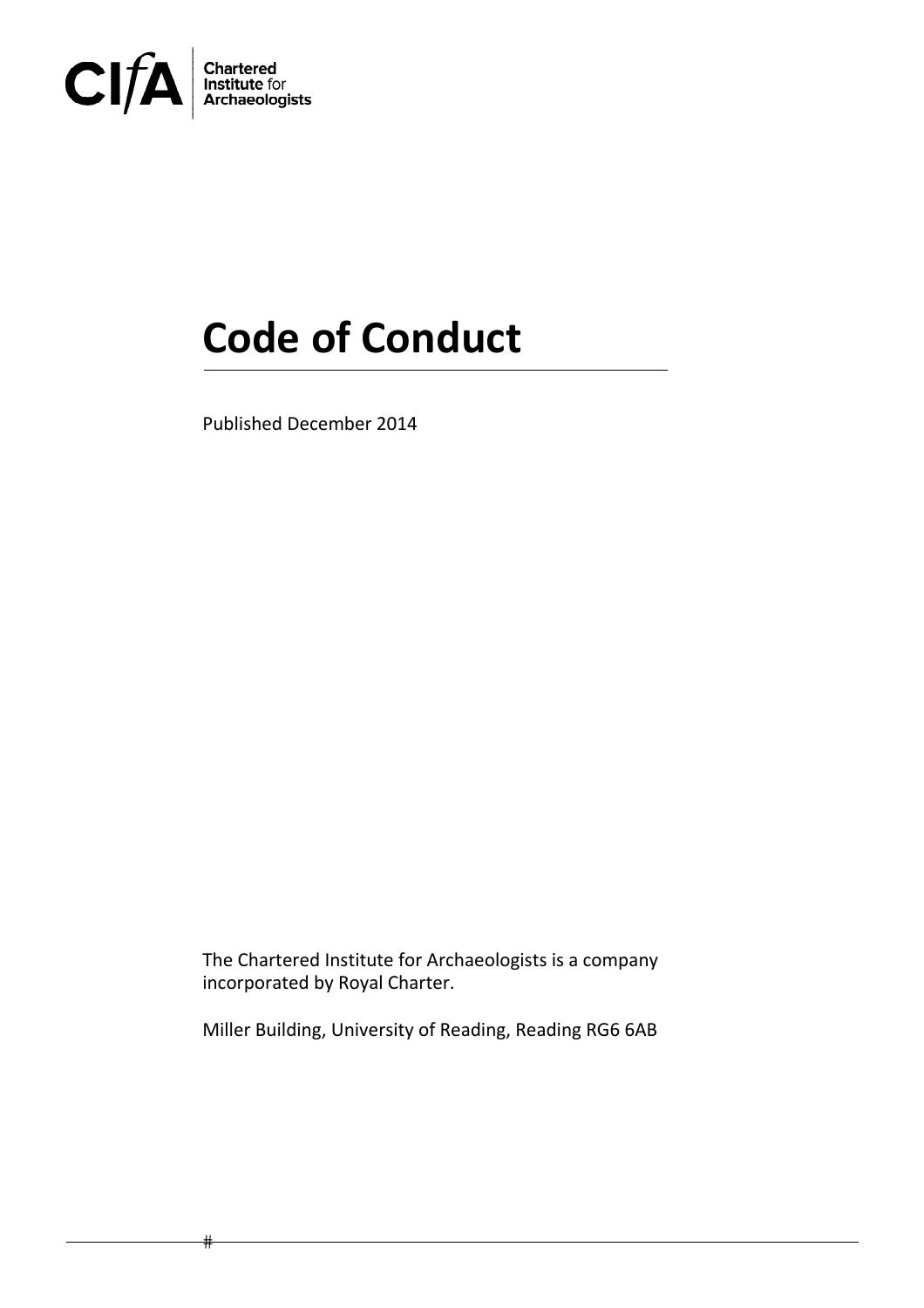## **Code of conduct**

| Preamble to the code of conduct    | 3 |
|------------------------------------|---|
| <b>Regulation: code of conduct</b> | 3 |
| <b>Principle 1</b>                 | 3 |
| <b>Principle 2</b>                 | 5 |
| <b>Principle 3</b>                 | 6 |
| <b>Principle 4</b>                 |   |
| <b>Principle 5</b>                 | 8 |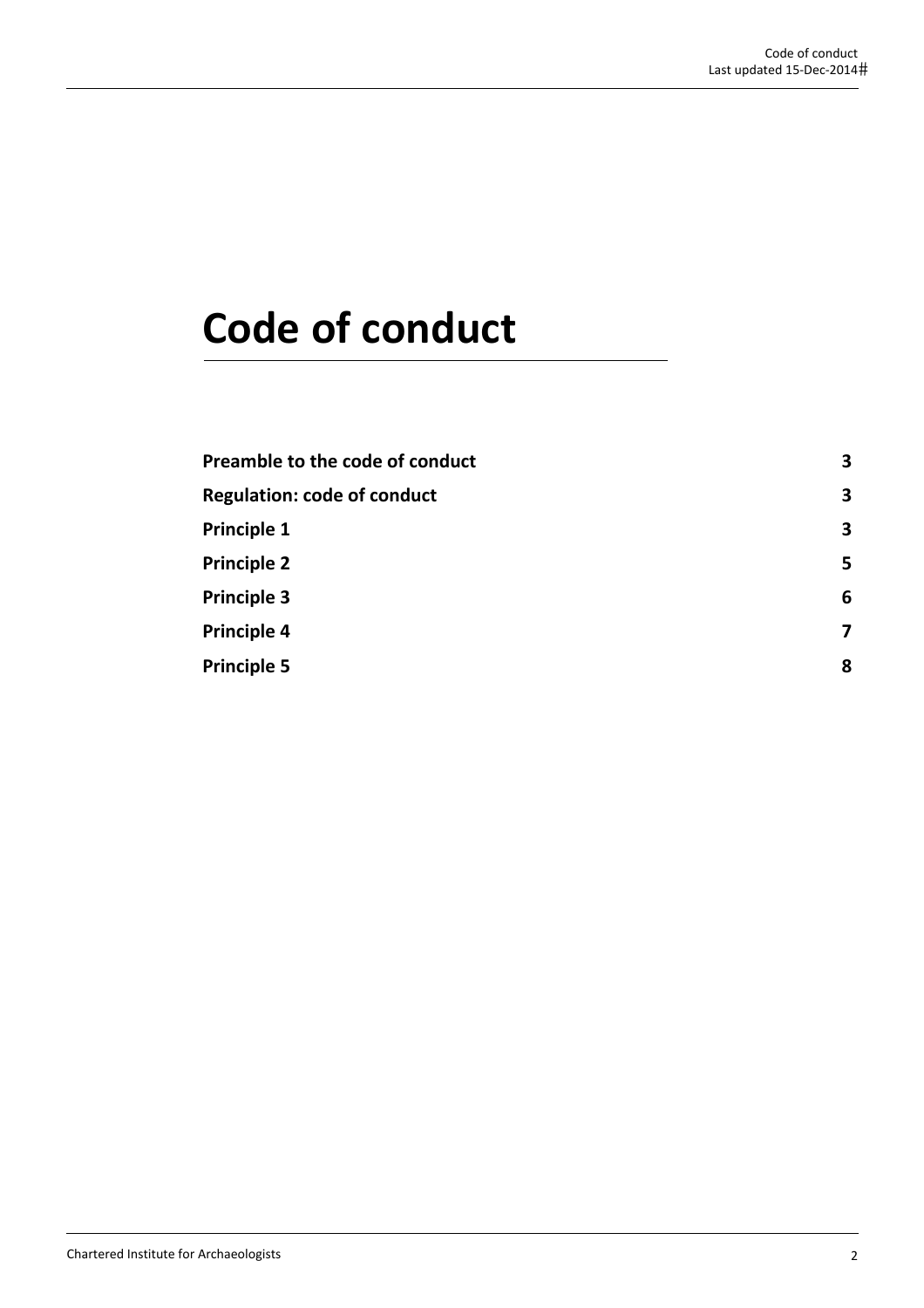#### **Preamble to the Code of conduct**

The object of the Code is to promote those standards of conduct and self‐discipline required of a member in the interests of the public and in the pursuit of the study and care of the physical evidence of the human past. This imprint of past human activity upon the natural world from prehistoric times onwards, the product of an interactive process that has created the places where we live and work now, constitutes the historic environment ‐ a vulnerable and diminishing resource.

The fuller understanding of our past provided by archaeology is part of society's common heritage and it should be available to everyone. Because of this, and because the historic environment is an irreplaceable resource, members both corporately and individually have a responsibility to help conserve the historic environment, to use it economically in their work, to conduct their studies in such a way that reliable information may be acquired, and to disseminate the results of their studies.

Subscription to this Code of conduct for individuals engaged in the study and care of the historic environment assumes acceptance of these responsibilities. Those who subscribe to it and carry out its provisions will thereby be identified as persons professing ethical behaviour in the study and care of the historic environment.

The Code indicates the general standard of conduct to which members of the Institute are expected to adhere, failing which the Institute may judge them guilty of conduct unbecoming to a member of the Institute and may offer advice and support for their necessary professional development, or may reprimand, suspend or expel them. The Institute from time to time produces written standards and guidance for specific areas of historic environment work; they indicate how a member undertaking such work may best comply with this Code. Departure from the Standard is likely to be construed as a breach of the Code; departure from the guidance may be acceptable if circumstances justify it and the action taken is consistent with the provisions of this Code, but the rationale should document.

All members are advised to respect such standards, guidance and policy statements in the interests of good professional practice; a full list of the CIfA Standard and guidance documents published to date will be found on the CIfA website.

## **Regulation: Code of conduct**

#### **PRINCIPLE 1**

A member shall adhere to high standards of ethical and responsible behaviour in the conduct of archaeological affairs.

- 1.1 A member shall conduct himself or herself in a manner which will not bring archaeology or the Institute into disrepute.
- 1.2 A member shall present archaeology and its results in a responsible manner and shall avoid and discourage exaggerated, misleading or unwarranted statements about archaeological matters.
- 1.3 A member shall not offer advice, make a public statement, or give legal testimony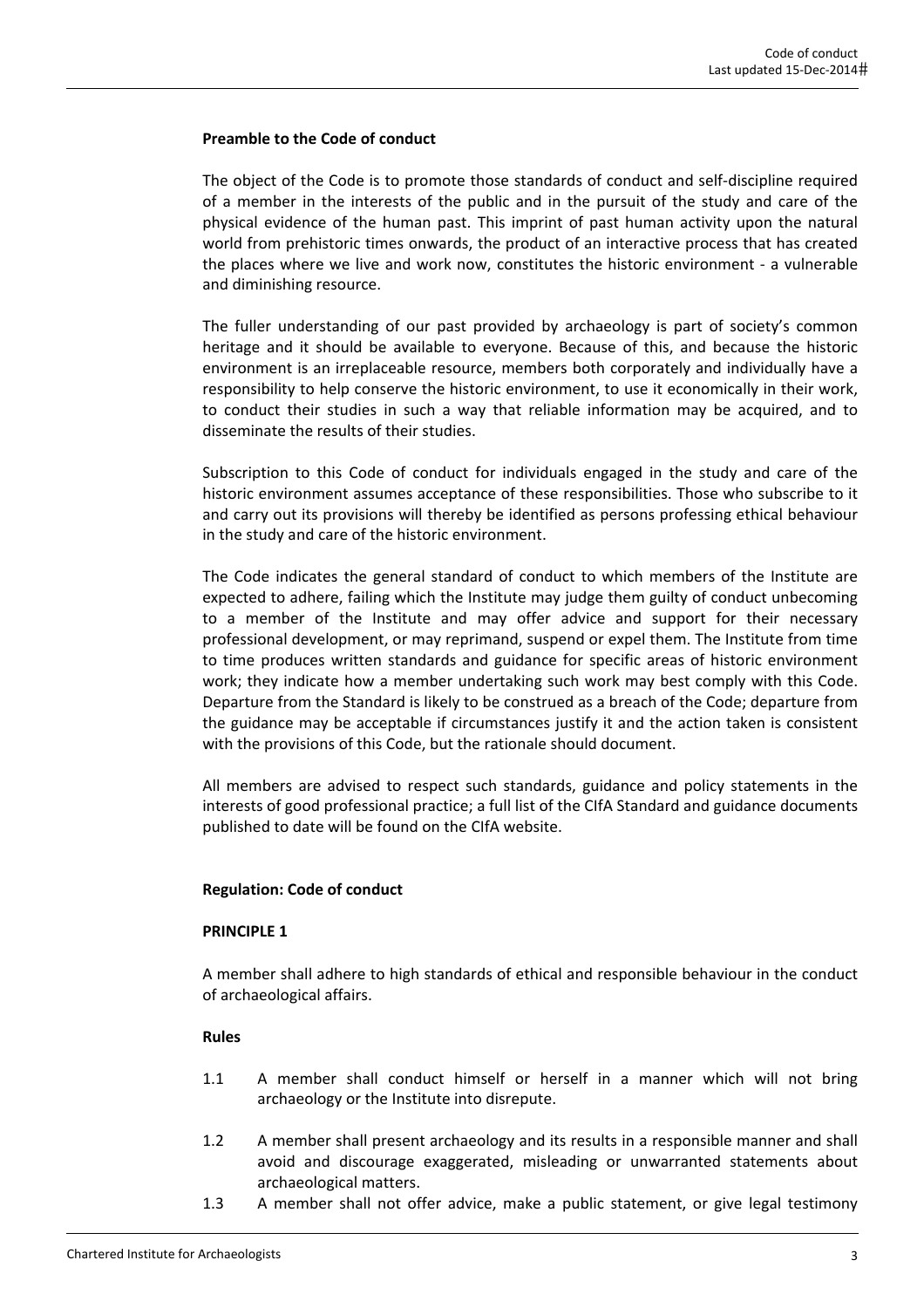involving archaeological matters, without being as thoroughly informed on the matters concerned as might reasonably be expected.

- 1.4 A member shall not undertake archaeological work for which he or she is not adequately qualified. A member shall have regard to his/her skills, proficiencies and capabilities and to the maintenance and enhancement of these through appropriate training and learning experiences. A voting member shall ensure that they carry out a minimum of 50 hours of continual professional development activity in any two‐year period, and shall be able to provide evidence of this to the Institute on request and according to such procedures required by the Board of Directors. A member shall inform current or prospective employers or clients of inadequacies in his/her qualifications for any work which may be proposed; he/she may of course seek to minimise such inadequacies by acquiring additional expertise, by seeking the advice or involvement of associates or consultants, or by arranging for modifications of the work involved; similar considerations apply where a member, during the course of a project, encounters problems which lie beyond his/her competence at that time. He or she should ensure in all cases that adequate support, whether of advice, personnel or facilities, has been arranged for any historic environment project in which he/she may become involved
- 1.5 A member shall give appropriate credit for work done by others, and shall not commit plagiarism in oral or written communication, and shall not enter into conduct that might unjustifiably injure the reputation of another archaeologist.
- 1.6 A member shall know and comply with all laws applicable to his or her archaeological activities whether as employer or employee, and where appropriate with national and international treaties, conventions and charters including annexes and schedules.
- 1.7 A member shall not knowingly be employed by, or otherwise contract with, an individual or entity where the purpose of the contract is directly to facilitate the excavation and/or recovery of items from archaeological contexts for sale, and where such sale may lead to the irretrievable dispersal of the physical and/or intellectual archive, or where such sale may result in an undispersed archive to which public access is routinely denied.
- 1.8 A member shall abstain from, and shall not sanction in others, conduct involving dishonesty, fraud, deceit or misrepresentation in archaeological matters, nor knowingly permit the use of his/her name in support of activities involving such conduct.
- 1.9 A member, in the conduct of his/her archaeological work, shall neither offer nor accept inducements which could reasonably be construed as bribes.
- 1.10 A member shall not reveal confidential information unless required by law; nor use confidential or privileged information to his/her own advantage or that of a third person A member shall also exercise care to prevent employees, colleagues, associates and helpers from revealing or using confidential information in these ways. Confidential information means information gained in the course of the project which the employer or client has for the time being requested be held inviolate, or the disclosure of which would be potentially embarrassing or detrimental to the employer or client. Information ceases to be confidential when the employer or client so indicates, or when such information becomes publicly known. Where specifically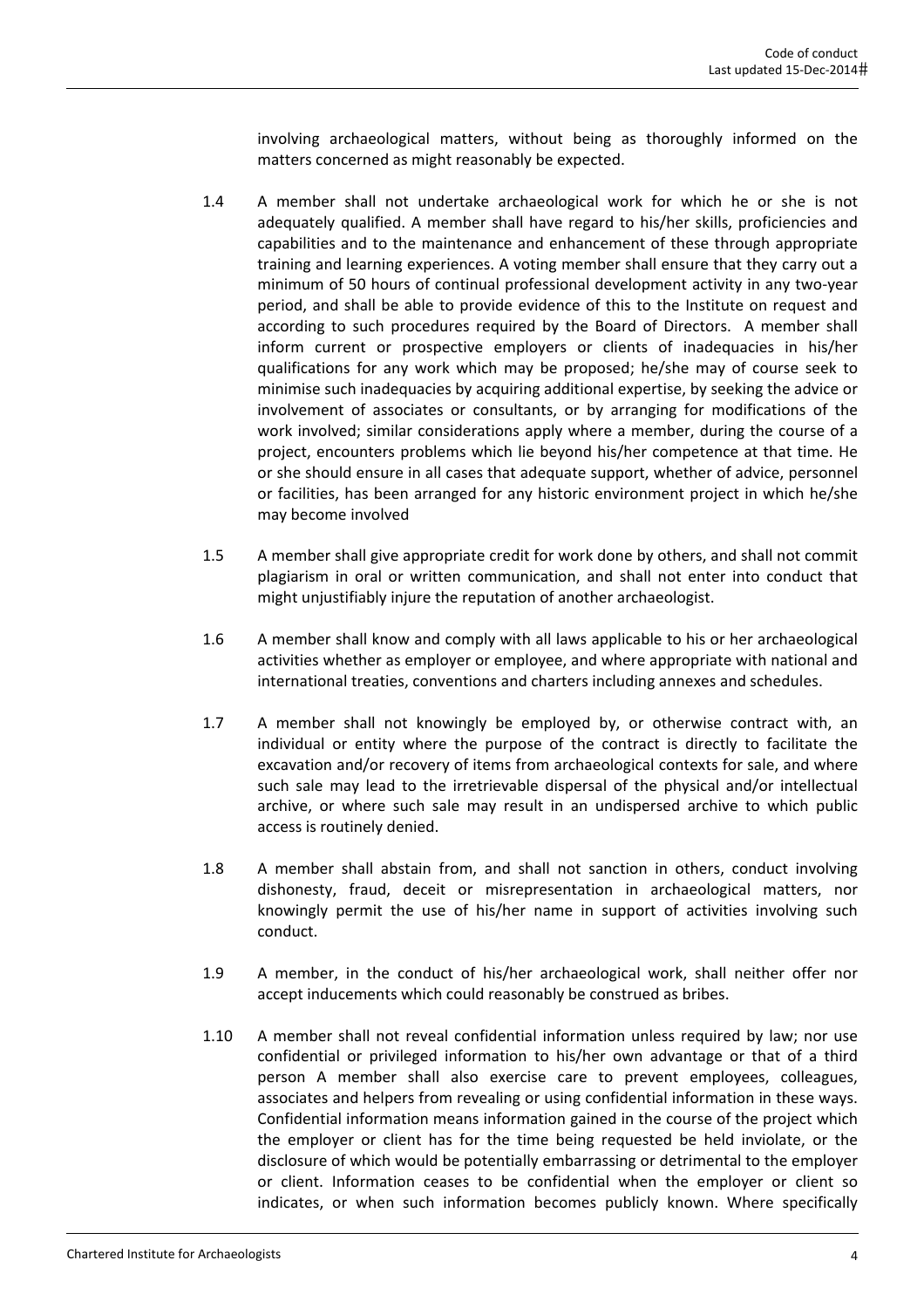archaeological information is involved, it is however the responsibility of the member to inform the employer or client of any conflict with his/her own responsibilities under Principle 4 of the Code (dissemination of archaeological information) and to seek to minimise or remove any such conflict.

- 1.11 A member shall take into account in the planning and execution of historic environment projects the legitimate concerns of individuals or group(s) about places, objects, human remains or intangible heritage that they believe to hold significant cultural or religious meaning or connotations, provided that the member knew or reasonably ought to have known about those concerns. Members shall consult where appropriate with those affected individuals or group(s), with the goal of establishing a mutually beneficial working relationship.
- 1.12 A member has a duty to ensure that this Code is observed throughout the membership of the Institute, and also to encourage its adoption by others. A member's duty to ensure that the Code of conduct is observed includes providing information in response to a request from the Chair or his/her nominee, and/or giving evidence to such panels and hearings as may be established for the purposes of investigating an alleged breach of the Institute's by‐laws. This requirement is without prejudice to the provisions of Rule 1.10 regarding confidential information. A member shall ensure, as far as is reasonably practical, that all work for which he/she is directly or indirectly responsible by virtue of his/her position in the organisation undertaking the work, is carried out in accordance with this Code.
- 1.13 A member may find himself/herself in an ethical dilemma where he/she is confronted by competing loyalties, responsibilities or duties. In such circumstances a member shall act in accordance with the Principles of the Code of conduct.
- 1.14 A member shall work towards the development and continuous improvement of the profession by contributing to, and challenging, existing knowledge and professional practice where appropriate, by devising and validating new techniques, by ensuring that others benefit from his/her own experience and knowledge and by using his/her best endeavours to foster a culture of continuous professional development and career progression.

## **PRINCIPLE 2**

The member has a responsibility for the conservation of the historic environment.

- 2.1 A member shall strive to conserve archaeological sites and material as a resource for study and enjoyment now and in the future and shall encourage others to do the same. Where such conservation is not possible he/she shall seek to ensure the creation and maintenance of an adequate record through appropriate forms of research, recording, archiving of records and other relevant material, and dissemination of results.
- 2.2 Where destructive investigation is undertaken, particularly in the case of projects carried out for pure research, the member shall ensure that it causes minimal attrition of the historic environment consistent with the stated objects of the project. In all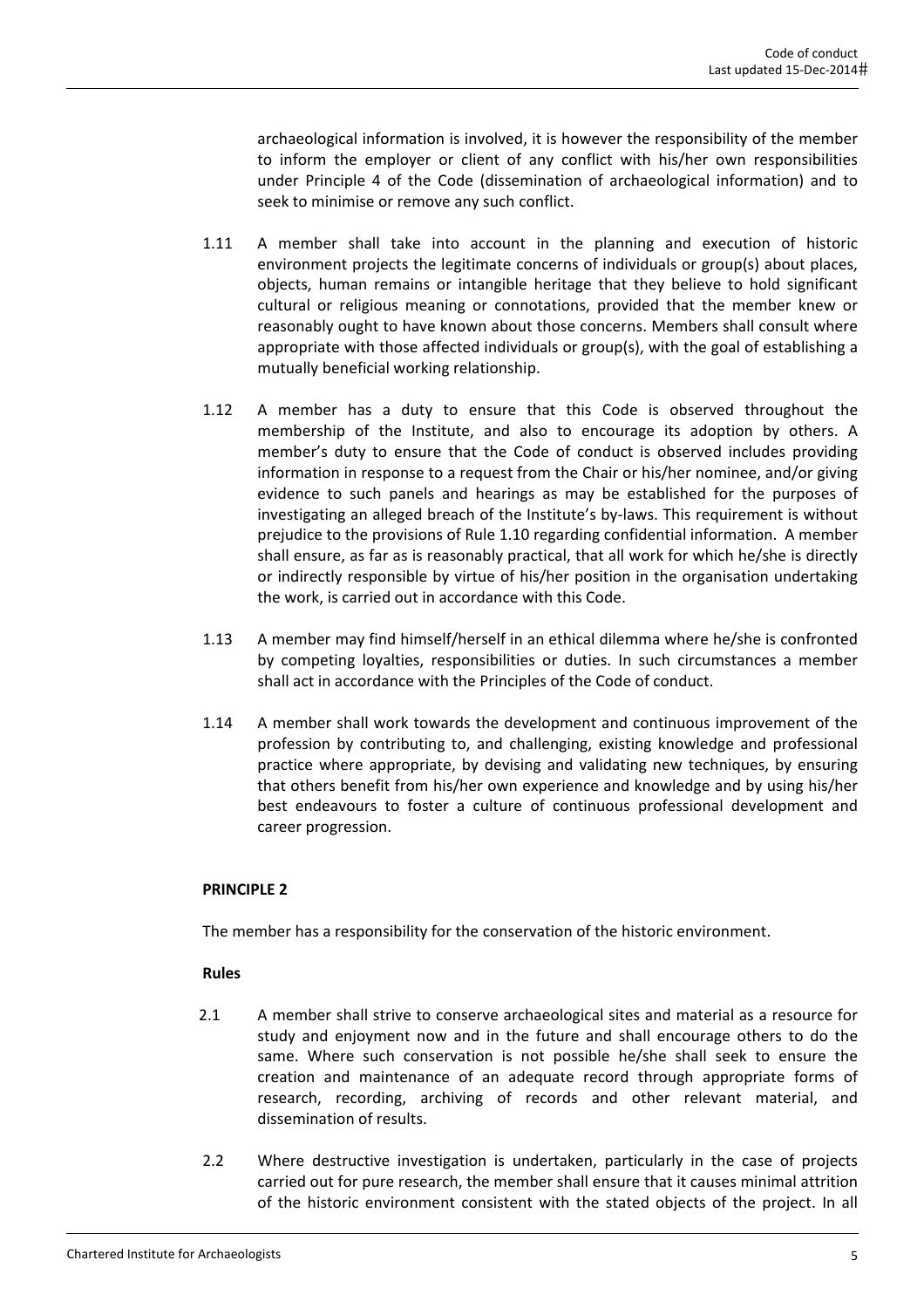projects, whether prompted by pure research or the needs of rescue, consideration shall be given to the legitimate interests of other archaeologists; for example, the upper levels of a site should be conscientiously excavated and recorded, within the exigencies of the project, even if the main focus is on the underlying levels.

2.3 A member shall ensure that the objects of a research project are an adequate justification for the destruction of the archaeological evidence which it will entail.

#### **PRINCIPLE 3**

The member shall conduct his/her work in such a way that reliable information about the past may be acquired, and shall ensure that the results be properly recorded.

#### **Rules**

- 3.1 The member shall keep himself/herself informed about developments in his/her field or fields of specialisation.
- 3.2 A member shall prepare adequately for any project he/she may undertake.
- 3.3 A member shall ensure that experimental design, recording, and sampling procedures, where relevant, are adequate for the project in hand.
- 3.4 A member shall ensure that the record resulting from his/her work is prepared in a comprehensible, readily usable and durable form.
- 3.5 A member shall ensure that the record, including artefacts and specimens and experimental results, is maintained in good condition while in his/her charge and shall seek to ensure that it is eventually deposited where it is likely to receive adequate curatorial care and storage conditions and to be readily available for study and examination.
- 3.6 A member shall seek to determine whether a project he/she undertakes is likely detrimentally to affect research work or projects of other archaeologists. If there is such a likelihood, he/she shall attempt to minimise such effects.

#### **PRINCIPLE 4**

The member has responsibility for making available the results of archaeological work with reasonable dispatch.

- 4.1 A member shall communicate and cooperate with colleagues having common archaeological interests and give due respect to colleagues' interests in, and rights to information about sites, areas, collections or data where there is a shared field of concern, whether active or potentially so.
- 4.2 A member shall accurately and without undue delay prepare and properly disseminate an appropriate record of work done under his/her control, which may include the deposition of primary records and unpublished material in an accessible public archive. A member shall not initiate, take part in or support work which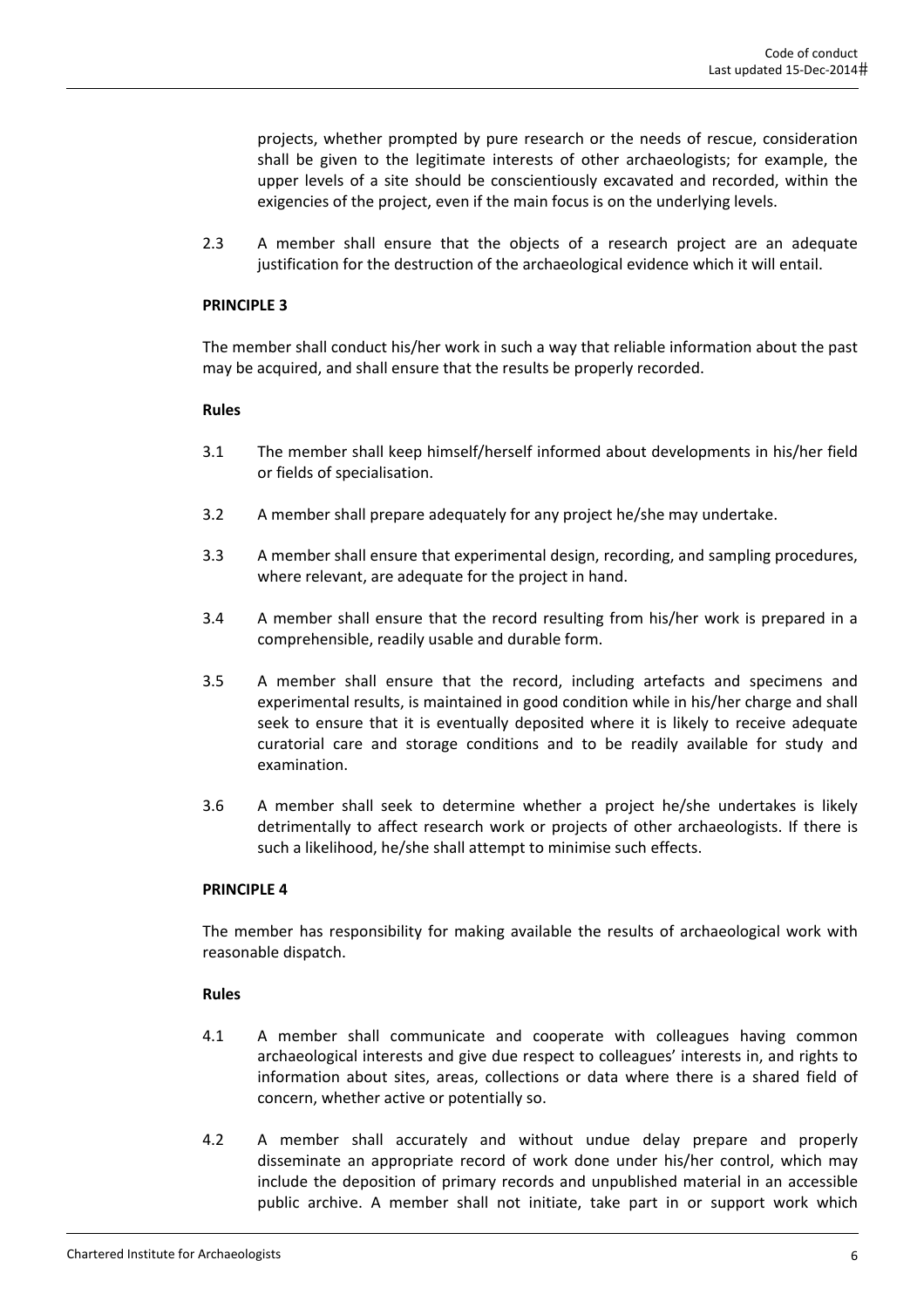materially damages the historic environment unless reasonably prompt and appropriate analysis and reporting can be expected. Where results are felt to be substantial contributions to knowledge or to the advancement of theory, method or technique, they shall be communicated as soon as reasonably possible to colleagues and others by means of letters, lectures, reports to meetings or interim publications, especially where full publication is likely to be significantly delayed.

- 4.3 A member shall honour requests from colleagues or students for information on the results of research or projects if consistent with his/her prior rights to publication and with his/her other archaeological responsibilities. Archaeologists receiving such information shall observe such prior rights, remembering that laws of copyright may also apply.
- 4.4 A member is responsible for the analysis and publication of data derived from projects under his/her control. While the member exercises this responsibility he/she shall enjoy consequent rights of primacy. However, failure to prepare or publish the results within 10 years of completion of the fieldwork shall be construed as a waiver of such rights, unless such failure can reasonably be attributed to circumstances beyond the member's control. It is accepted that the movement of archaeologists from one employment to another raises problems of responsibility for the publication of projects. This ultimate responsibility for publication of a piece of work must be determined either by the contract of employment through which the work was undertaken, or by agreement with the original promoter of the work. It is the responsibility of the member, either as employer or employee, to establish a satisfactory agreement on this issue at the outset of work.
- 4.5 A member, in the event of his/her failure to prepare or publish the results within 10 years of completion of the fieldwork and in the absence of countervailing circumstances, or in the event of his/her determining not to publish the results, shall if requested make data concerning the project available to other archaeologists for analysis and publication.
- 4.6 A member shall accept the responsibility of informing the public of the purpose and results of his/her work and shall accede to reasonable requests for access to sites (within limitations set laid down by the funding agency or by the owners or the tenants of the site, or by considerations of safety or the well being of the site) and for information for dispersal to the general public.
- 4.7 A member shall respect contractual obligations in reporting but shall not enter into a contract which prohibits the member from including his/her own interpretations or conclusions in the resulting record, or from a continuing right to use the data after completion of the project . While a client employer may legitimately seek to impose whatever conditions of confidentiality he/she wishes, a member shall not accept conditions which require the permanent suppression of archaeological discoveries or interpretations.

## **PRINCIPLE 5**

The member shall recognise the aspirations of employees, colleagues and helpers with regard to all matters relating to employment, including career development, health and safety, terms and conditions of employment and equality of opportunity.